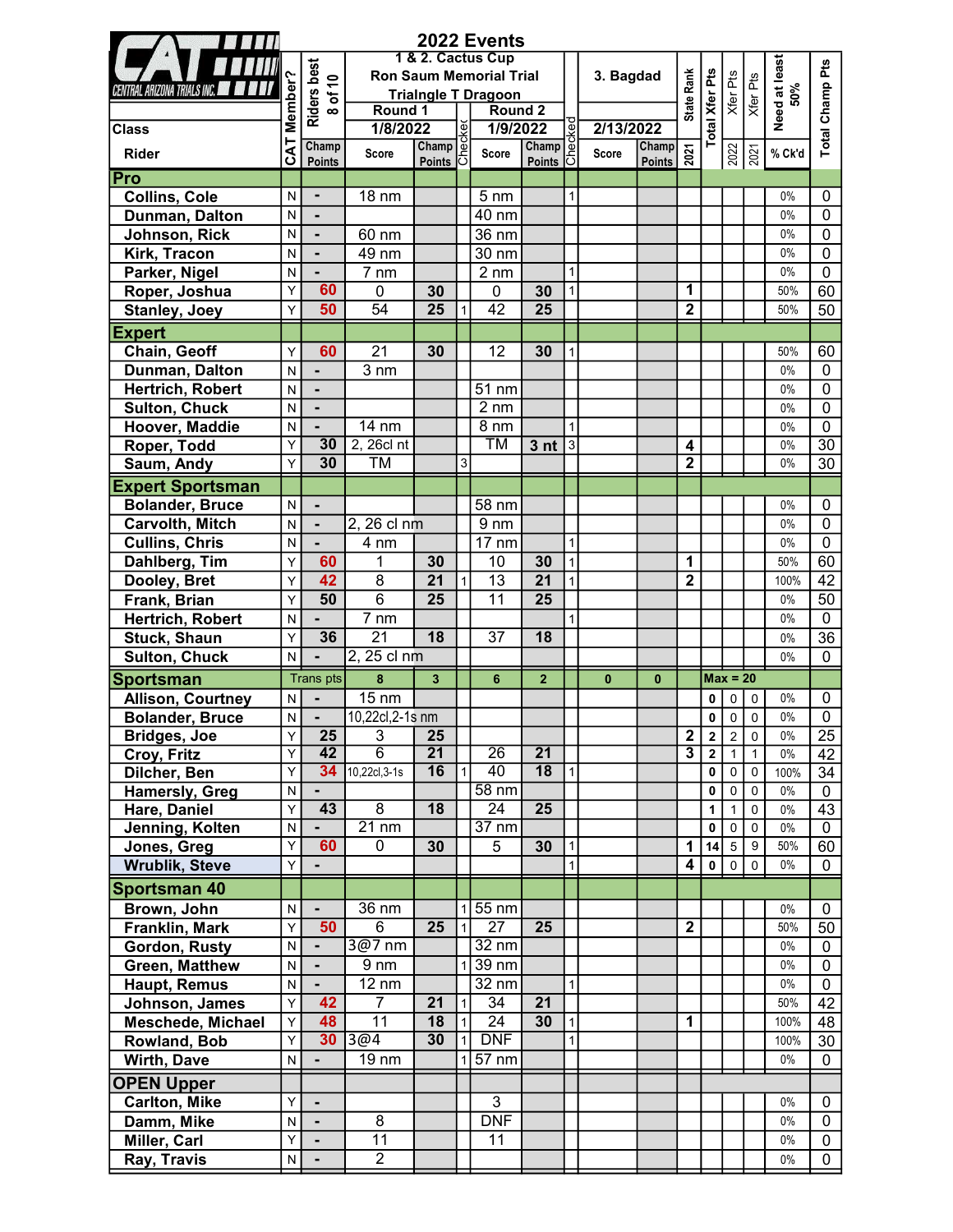|                          |              |                                |                  |                            |                | 2022 Events                    |                                                         |                   |                 |               |                         |                       |                                  |                            |                      |                                |
|--------------------------|--------------|--------------------------------|------------------|----------------------------|----------------|--------------------------------|---------------------------------------------------------|-------------------|-----------------|---------------|-------------------------|-----------------------|----------------------------------|----------------------------|----------------------|--------------------------------|
|                          |              |                                |                  |                            |                | 1 & 2. Cactus Cup              |                                                         |                   |                 |               |                         |                       |                                  |                            |                      |                                |
|                          |              |                                |                  |                            |                | <b>Ron Saum Memorial Trial</b> |                                                         |                   | 3. Bagdad       |               |                         |                       |                                  |                            |                      | Ρťs                            |
| IL ARIZONA TRIALS INC. . |              | of $10$                        |                  |                            |                | <b>Trialngle T Dragoon</b>     |                                                         |                   |                 |               |                         |                       |                                  |                            |                      |                                |
|                          | Member?      | <b>Riders best</b><br>$\infty$ | Round 1          |                            |                | Round <sub>2</sub>             |                                                         |                   |                 |               | State Rank              |                       |                                  | Xfer Pts<br>Xfer Pts       | Need at least<br>50% | Champ                          |
| <b>Class</b>             |              |                                | 1/8/2022         |                            |                | 1/9/2022                       |                                                         | kec               | 2/13/2022       |               |                         | <b>Total Xfer Pts</b> |                                  |                            |                      | $\frac{1}{\sqrt{2}}$           |
| <b>Rider</b>             | <b>CAT</b>   | Champ                          | Score            | 22<br>Champ<br>Points<br>C |                | Score                          | $\frac{1}{\text{Champ}}$ $\frac{1}{\text{C}}$<br>Points |                   | Score           | Champ         | 2021                    |                       | 2022                             | 2021                       | % Ck'd               |                                |
| <b>OPEN Lower</b>        |              | <b>Points</b>                  |                  | <b>Points</b>              |                |                                | <b>Points</b>                                           |                   |                 | <b>Points</b> |                         |                       |                                  |                            |                      |                                |
| <b>Carlton, Mike</b>     | Υ            |                                |                  |                            |                | 6                              |                                                         |                   |                 |               |                         |                       |                                  |                            | 0%                   | 0                              |
| <b>Master Clubman</b>    |              |                                |                  |                            |                |                                |                                                         |                   |                 |               |                         |                       |                                  |                            |                      |                                |
| Gibson, Sherwood         | Y            | 55                             | 17               | 25                         |                | 5                              | 30                                                      |                   |                 |               | 1                       |                       |                                  |                            | $0\%$                | 55                             |
| Montgomery, David        | N            |                                | 4 nt             |                            | 1              | 2 <sub>nt</sub>                |                                                         |                   |                 |               |                         |                       |                                  |                            | $0\%$                | $\mathbf{0}$                   |
| Pennington, Lee          | Y            | 55                             | 9                | 30                         |                | 8                              | 25                                                      |                   |                 |               | $\mathbf{2}$            |                       |                                  |                            | $0\%$                | 55                             |
| <b>Clubman</b>           |              | <b>Trans</b> pts               | 13               | 4                          |                | 12                             | $\overline{\mathbf{4}}$                                 |                   | $\mathbf{0}$    | $\mathbf{0}$  |                         |                       | $Max = 20$                       |                            |                      |                                |
|                          |              | 25                             | 33               | 11                         | $\mathbf{1}$   |                                | 14                                                      |                   |                 |               |                         |                       |                                  |                            |                      |                                |
| Berger, Todd             | Y            | 50                             | $\overline{6}$   | $\overline{25}$            |                | 6<br>1@3                       | $\overline{25}$                                         | $\mathbf{1}$      |                 |               | 12                      | 0                     | $\overline{0}$<br>$6\phantom{a}$ | $\mathbf 0$                | 50%                  | 25                             |
| Buchanan, Jonathan Y     | Y            | 37                             |                  |                            |                | 12@5                           |                                                         |                   |                 |               |                         | 7                     |                                  | $\mathbf{1}$               | 100%                 | 50                             |
| <b>Carlin, Philip</b>    | Υ            |                                | 10               | $\overline{21}$            |                | <b>DNF</b>                     | 16                                                      | $\mathbf{1}$      |                 |               |                         | $\mathbf 2$<br>0      | $\overline{2}$<br>$\pmb{0}$      | $\mathbf 0$<br>$\mathbf 0$ | 100%<br>0%           | $\overline{37}$<br>$\mathbf 0$ |
| <b>Cline, Robert</b>     |              | $\overline{27}$                | $\overline{22}$  | 14                         |                |                                | $\overline{13}$                                         |                   |                 |               |                         |                       |                                  |                            |                      |                                |
| <b>Curtis, Darren</b>    | Y            | 45                             | $\overline{5}$   | 30                         |                | $10,21$ cl                     | 15                                                      | $\mathbf{1}$      |                 |               |                         | $\mathbf 0$           | 0                                | $\mathbf 0$                | 50%                  | 27                             |
| Farrell, John            | Υ            |                                |                  |                            |                | 2@4                            |                                                         | 1                 |                 |               | 3                       | 11                    | 4                                | 7                          | 50%                  | 45                             |
| Fieber, Devon            | Υ            | 39                             | 11,20c           | $\overline{18}$            |                | 1@23                           | $\overline{21}$                                         | 1                 |                 |               | 8                       | 5                     | $\mathbf{3}$                     | $\sqrt{2}$                 | 100%                 | 39                             |
| Franklin, Tom            | Υ            | $\overline{23}$                | 29               | $\overline{12}$            |                | 11                             | 11                                                      |                   |                 |               | 10                      | 0                     | 0                                | $\mathbf 0$                | 50%                  | 23                             |
| <b>Griswold, Zachery</b> | Y            | $\overline{22}$                | $\overline{36}$  | 10                         |                | 110,19cl                       | 12                                                      |                   |                 |               | 4                       | 0                     | 0                                | $\mathbf 0$                | 50%                  | $\overline{22}$                |
| Hamersly, Greg           | $\mathsf{N}$ |                                | $3 \text{ nm}$   |                            |                |                                |                                                         |                   |                 |               |                         | 0                     | $\mathbf 0$                      | $\mathbf 0$                | $0\%$                | $\mathbf 0$                    |
| Maessen, Matt            | Υ            | 31                             | $\overline{25}$  | 13                         |                | 2@15                           | 18                                                      |                   |                 |               | 5                       | 4                     | 1                                | 3                          | 50%                  | $\overline{31}$                |
| Pinke, Sean              | Υ            | 16                             | 11,19c           | 16                         | $\mathbf{1}$   |                                |                                                         |                   |                 |               |                         | 0                     | 0                                | $\mathbf 0$                | 100%                 | 16                             |
| Preece, Bill             | Υ            | 45                             | 18               | 15                         | $\mathbf{1}$   | 0                              | 30                                                      | $\mathbf{1}$      |                 |               |                         | 4                     | 4                                | 0                          | 100%                 | 45                             |
| Rosenfield, Scott        | Y            | 10                             |                  |                            |                | 18                             | 10                                                      |                   |                 |               |                         | 0                     | 0                                | $\mathbf 0$                | $0\%$                | 10                             |
| Wrublik, Shawn           | Y            | 9                              | 41               | 9                          |                |                                |                                                         |                   |                 |               |                         | 0                     | 0                                | $\mathbf 0$                | $0\%$                | 9                              |
| <b>Elite</b>             |              |                                | 6                | $\overline{2}$             |                | 6                              | $\overline{2}$                                          |                   | $\mathbf{0}$    | $\bf{0}$      |                         |                       | $Max = 20$                       |                            |                      |                                |
| Alvarez, Juan            | N            |                                | 11 nm            |                            |                |                                |                                                         |                   |                 |               |                         | 0                     | $\mathbf 0$                      | $\mathbf 0$                | $0\%$                | 0                              |
| <b>Bowie, Harold</b>     | Y            | 46                             | 54               | 25                         | $\mathbf{1}$   | 40                             | $\overline{21}$                                         | $\mathbf{1}$      |                 |               |                         | 1                     | $\mathbf{1}$                     | $\mathbf 0$                | 100%                 | 46                             |
| <b>Cummins, Gary</b>     | Y            | $\overline{34}$                | 65               | $\overline{18}$            | $\mathbf{1}$   | 55                             | 16                                                      | 1                 | TM <sub>1</sub> |               | $\mathbf{3}$            | 0                     | $\mathbf 0$                      | $\mathbf 0$                | 100%                 | $\overline{34}$                |
| Hubner, Bob              | N            |                                | $7 \text{ nm}$   |                            | $\mathbf{1}$   | 5 <sub>nm</sub>                |                                                         |                   |                 |               |                         | 0                     | $\mathbf 0$                      | $\mathbf 0$                | 0%                   | 0                              |
| <b>Stamos, Nick</b>      | Υ            | 39                             | 57               | 21                         |                | 49                             | 18                                                      |                   |                 |               |                         | 0                     | 0                                | $\mathbf 0$                | 100%                 | 39                             |
| <b>Steely, Dallin</b>    | Y            | 55                             | 39               | 30                         | $\mathbf{1}$   | 17                             | $\overline{25}$                                         | 1                 |                 |               | 1                       | 3                     | $\sqrt{3}$                       | $\mathbf 0$                | 100%                 | 55                             |
| Wrublik, Theresa         | Y            | 30                             |                  |                            |                | $\overline{13}$                | 30                                                      | $\vert$ 1 $\vert$ |                 |               | 2                       | $\mathbf{2}$          | 2                                | $\boldsymbol{0}$           | 100%                 | 30                             |
| Elite 40                 |              |                                |                  |                            |                |                                |                                                         |                   |                 |               |                         |                       |                                  |                            |                      |                                |
| <b>Barbee, Chuck</b>     | ${\sf N}$    | $\blacksquare$                 | $27$ nm          |                            | $\mathbf{1}$   |                                |                                                         |                   |                 |               |                         |                       |                                  |                            | $0\%$                | 0                              |
| Croy, Wendel             | Y            | 50                             | $\overline{31}$  | 25                         | $\mathbf{1}$   | 34                             | $\overline{25}$                                         |                   |                 |               |                         |                       |                                  |                            | 100%                 | 50                             |
| Griswold, Todd           | Y            | 60                             | 29               | 30                         | $\mathbf{1}$   | 20                             | 30                                                      | 1                 |                 |               | 10                      |                       |                                  |                            | 100%                 | 60                             |
| Roper, Vonda             | Υ            | 30                             |                  |                            |                | TM                             |                                                         | 3                 |                 |               | $\overline{7}$          |                       |                                  |                            | $0\%$                | 30                             |
| Saum, Carolyn            | Y            | 30                             | ТM               |                            | $\overline{3}$ |                                |                                                         |                   |                 |               | $\overline{2}$          |                       |                                  |                            | 0%                   | 30                             |
| <b>Novice</b>            |              | <b>Trans</b> pts               | 10               | 3 <sup>2</sup>             |                | $6\phantom{a}$                 | 2 <sup>1</sup>                                          |                   | $\mathbf{0}$    | $\mathbf{0}$  |                         |                       | $Max = 20$                       |                            |                      |                                |
| <b>Beaver, Fred</b>      | Y            | 16                             | 45               | 16                         |                |                                |                                                         |                   |                 |               |                         | 0                     |                                  | $0$ 0                      | 0%                   | 16                             |
| Dugan, Dillon            | Y            | 36                             | $\overline{52}$  | 15                         | $\mathbf{1}$   | 29                             | $\overline{21}$                                         |                   |                 |               |                         | 0                     | $\mathbf 0$                      | $\mathsf 0$                | 50%                  | 36                             |
| <b>Hubner, Bennett</b>   | ${\sf N}$    | $\blacksquare$                 | 26, 15cl nm      |                            | 1              | 9 <sub>nm</sub>                |                                                         | 1                 |                 |               |                         | 0                     | $\mathsf{O}$                     | $\mathsf 0$                | 0%                   | $\overline{0}$                 |
| Kowalek, David           | Y            | $\blacksquare$                 | <b>DNF</b>       |                            |                |                                |                                                         |                   |                 |               |                         | 0                     | $\overline{0}$                   | $\mathbf 0$                | $0\%$                | $\overline{0}$                 |
| Moelder, Roland          | Υ            | 25                             | <b>DNF</b>       |                            | $\mathbf{1}$   | 20                             | 25                                                      |                   |                 |               |                         | 1                     | $\mathbf{1}$                     | $\mathbf 0$                | 50%                  | 25                             |
| Myers, Keith             | Υ            | 18                             | <b>DNF</b>       |                            | $\mathbf{1}$   | 70                             | 18                                                      | $\mathbf{1}$      |                 |               | 13                      | 0                     | $\mathbf 0$                      | $\mathbf 0$                | 100%                 | 18                             |
| Richardson, Sean         | ${\sf N}$    |                                |                  |                            |                | $7 \text{ nm}$                 |                                                         |                   |                 |               |                         | 0                     | 0                                | $\mathbf 0$                | 0%                   | $\mathbf 0$                    |
| Rosenfield, Karissa      | Υ            | $\overline{25}$                | 16               | 25                         |                |                                |                                                         |                   |                 |               |                         | 2                     | $\overline{2}$                   | $\mathsf 0$                | $0\%$                | 25                             |
| <b>Wrublik, Nicholas</b> | Y            | 21                             | 26, 14cl         | 21                         | $\mathbf{1}$   |                                |                                                         | $\mathbf{1}$      |                 |               | $\overline{\mathbf{8}}$ | 1                     | $\mathbf{1}$                     | $\mathbf 0$                | 200%                 | $\overline{21}$                |
| Wrublik, Shawn           | Y            | 48                             | 40               | 18                         |                | 3                              | 30                                                      | 1                 |                 |               | $\mathbf 2$             | 6                     | $\overline{2}$                   | $\overline{4}$             | 50%                  | 48                             |
| <b>Wrublik, Theresa</b>  | Y            | 30                             | $\overline{12}$  | 30                         | $\mathbf{1}$   |                                |                                                         |                   |                 |               | 3                       | $\overline{7}$        | 3 <sup>1</sup>                   | $\overline{4}$             | 100%                 | 30                             |
| Novice 55                |              |                                |                  |                            |                |                                |                                                         |                   |                 |               |                         |                       |                                  |                            |                      |                                |
| <b>Bickel, Todd</b>      | N            | $\blacksquare$                 | $117 \text{ nm}$ |                            |                |                                |                                                         |                   |                 |               |                         |                       |                                  |                            | 0%                   | 0                              |
| Lowney, Kevin            | Y            | 60                             | $26, 1-2s$       | 30                         |                | $\overline{6}$                 | 30                                                      |                   |                 |               |                         |                       |                                  |                            | 0%                   | 60                             |
| Reese, Robert            | Y            | $\blacksquare$                 | 26,3-2s nt       |                            | 1              | 10 <sub>nt</sub>               |                                                         |                   |                 |               |                         |                       |                                  |                            | 0%                   | 0                              |
| Steelman, Tim            | Υ            | 46                             | 34               | $\overline{25}$            | $\vert$ 1      | $\overline{24}$                | $\overline{21}$                                         |                   |                 |               | 2                       |                       |                                  |                            | 50%                  | 46                             |
| Stevenson, Paul          | Υ            | 46                             | 46               | 21                         | $\vert$ 1      | $\overline{18}$                | 25                                                      |                   |                 |               | 4                       |                       |                                  |                            | 50%                  | 46                             |
| Thomas, Tom              | Υ            | 18                             | 58               | 18                         | 1              |                                |                                                         |                   |                 |               |                         |                       |                                  |                            | 100%                 | 18                             |